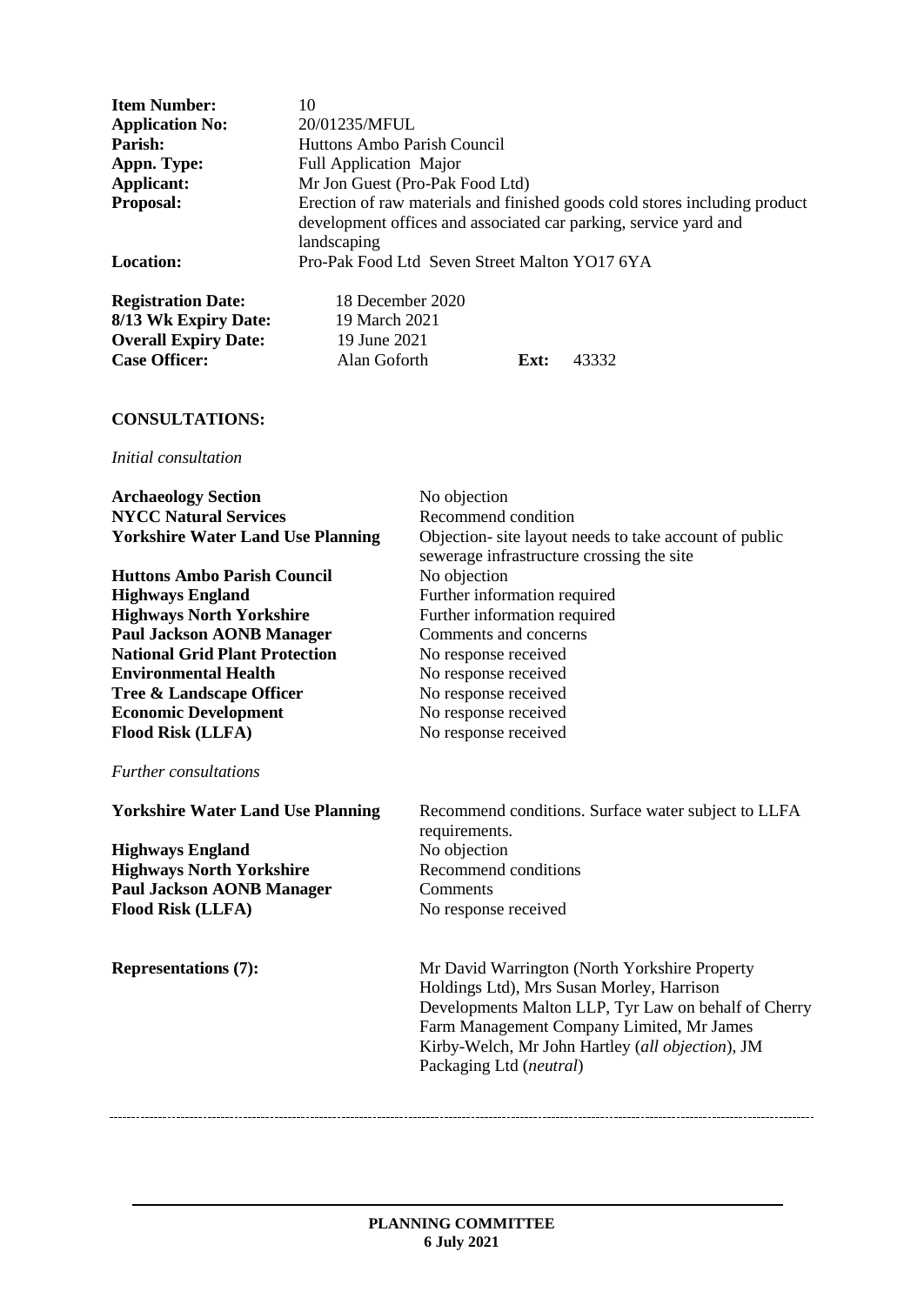### **BACKGROUND:**

The application is to be determined by Planning Committee as a major development because the floor area of the buildings exceed 1,000 square metres. In addition representations received in response to the consultation exercise have raised objections based on material planning considerations.

#### **SITE:**

The application site is within development limits on the western side of Malton and part of the western extension to York Road Industrial Estate (Malton Enterprise Park). The existing Pro-Pak site is land allocated as existing employment (Policy SP6 of the RPLPS 2013) and the extension land to the west is employment committed since 2012 (Policy SD12 of the LPSD 2019). The overall site amounts to approximately 2 hectares.

Access is gained from the north via York Road and Cherry Farm Close and also via Seven Street to the east. The site is within an area dominated by industrial and commercial units. There is agricultural land further to the north and west of the industrial estate/enterprise park. The site has a gradual slope north to south with a difference in level from the York Road to the south boundary of approximately 2.43 metres. The existing site boundary is predominately 2.5 metre high palisade fencing with mature tree planting to the north and north west of the existing building. The western part of the application site is used as a temporary car park for Pro- Pak staff and is enclosed by 2 metre high weld mesh fencing.

The site is located within Flood Zone 1, being the lowest flood risk classification. A water mains crosses the industrial estate and there is an electricity pylon on the south east corner of the application site. The boundary of the Howardian Hills AONB is approximately 220 metres to the north west of the site. Public Footpath no. 25.60/1/1 takes a north-south course between the A64 and York Road to the north of the application site. Public Footpath no. 25.51/3/1 takes a south-westerly course through the industrial estate beyond existing units south of the application site.

### **HISTORY:**

10/00150/MOUT- Mixed use development of Business (B1), General Industrial (B2), Storage and Distribution (B8) - site area 6.8ha. APPROVED 22.12.2010. Work has commenced and a number of industrial/commercial units have been developed.

### **PROPOSAL:**

Planning permission is sought for the erection of raw materials and finished goods cold stores including product development offices  $(B1(a) \& B8$  uses) and associated car parking, service yard and landscaping.

The proposed extension on the southern side of the existing building is within part of the existing Pro-Pak site currently used as a parking and service area and the building would provide a raw materials warehouse with a direct feed into the process lines. The extension would measure 30.5 metres by 35.4 metres.

The proposed flat roof, two storey extension on the south-east corner of the building is within part of the existing Pro-Pak site currently used as a loading area and the building would provide additional offices; new product development space; and a new main reception adjacent to the entrance off Seven Street. The office extension would measure 27.6 metres by 11.5 metres and stand 7.6 metres in height.

The proposed extension on the western side of the building is within the industrial estate expansion land (Malton Enterprise Park) adjacent to the Cherry Farm Close access off York Road. The extension would provide a finished goods warehouse and packing store and would connect to the existing building via a two storey, flat roof palletising and transfer corridor. The northern end of the corridor would link to a palletising and storage area formed from an extension off the north west corner of the existing building. The finished goods warehouse extension would measure 35.6 metres by 52.8 metres. The two storey, flat roof extension for the palletising and storage area would measure 22.8 metres by 13.7 metres and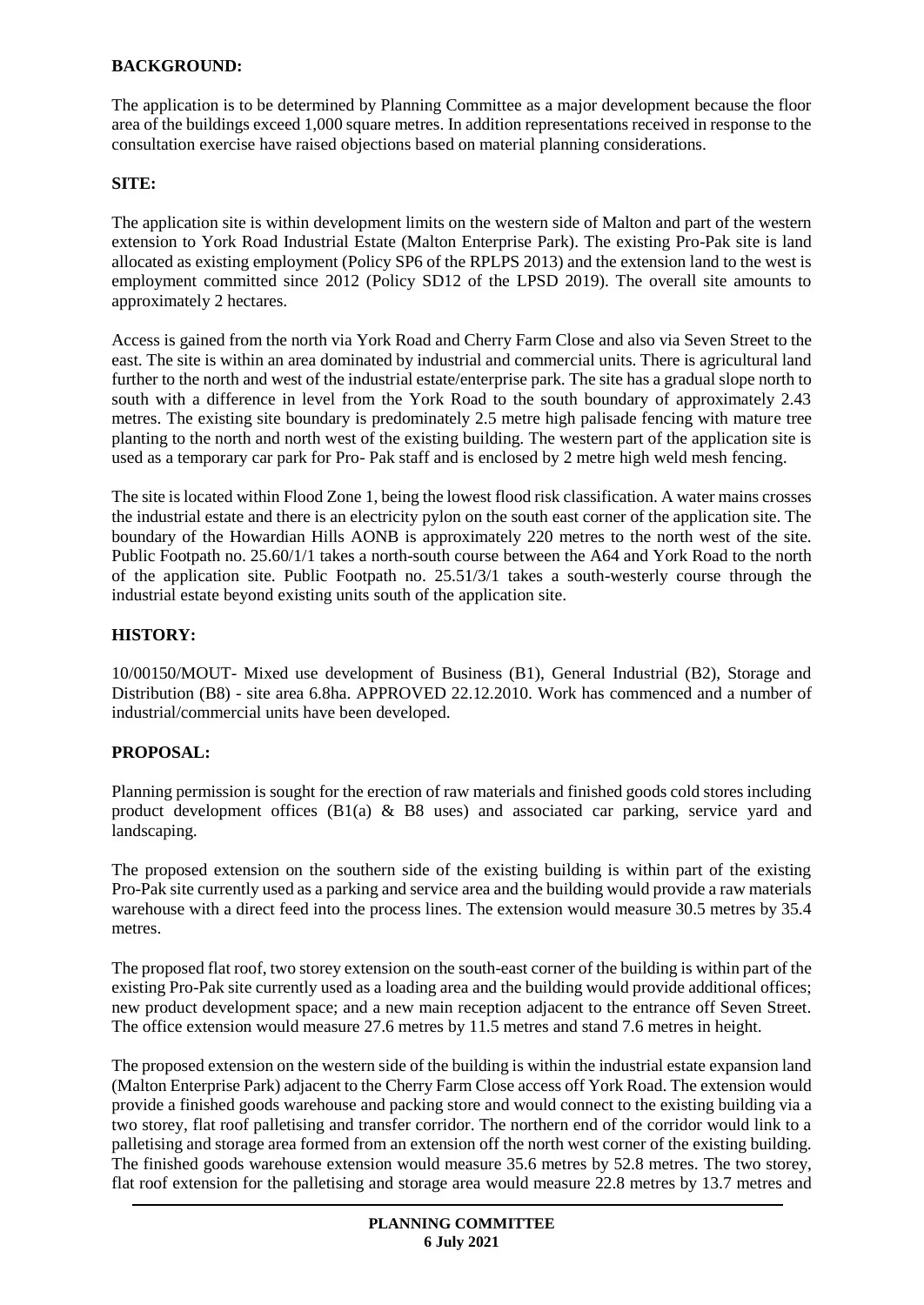stand 9.1 metres in height.

The staff access from the car park would be via the finished goods warehouse with a staircase leading to a first floor corridor which would link to new staff changing facilities and locker rooms.

The eaves height of the warehouses would be 12.12 metres above floor level to achieve the required internal ceiling height which is the operational requirement for Pro-Pak to achieve five levels of palletised storage necessary for the process volumes of the factory. The floor level of the proposed extensions are to be set to match the existing factory. The proposed extensions would create approximately 5,000m² of additional floor space.

The proposed extensions are of steel frame and predominately pitched roof construction. The walls of the extensions would be in composite cladding panels with a polyester powder coated (PPC) finish with the colour palette comprising greys, blue and silver and the roof would be composite profiled metal cladding with a polyester powder coating finish in grey.

The service yard and loading area would be the rear (south) of the finished goods warehouse and the 138 space car park would be to the west, adjacent to Cherry Farm Close. Landscaping is being provided to the north and west of the site. It was initially proposed to form a new access off Cherry Farm Close in the south west corner of the application site to serve the car park and service yard but the application, as amended, proposes a continuation of the use of the existing access off Cherry Farm Close (to be improved) for staff and HGVs.

The proposed extensions would be developed in three phases as shown on the plans accompanying this application.

The planning application is accompanied by a Design and Access Statement (including Planning Statement); Transport Statement and Travel Plan; FRA and Drainage Strategy; Ground Investigation Report; Ecological Impact Assessment; Archaeological WSI; Energy Report; Landscape and Visual Impact Assessment; Arboricultural Impact Assessment; Noise Impact Assessment; Lighting Designs; and Waste Management Strategy.

## **POLICIES:**

Under Section 38(6) of the Planning and Compulsory Purchase Act 2004 planning authorities are required to determine each planning application in accordance with the planning policies that comprise the Development Plan unless material considerations indicate otherwise. The Development Plan for the determination of this particular application comprises the following:

The Ryedale Plan- Local Plan Strategy (2013)

### The Ryedale Plan - Local Plan Strategy (RPLPS) (2013)

Local Plan Strategy -Policy SP1 General Location of Development and Settlement Hierarchy Local Plan Strategy - Policy SP6 Delivery and Distributing of Employment Land and Premises Local Plan Strategy - Policy SP13 Landscapes Local Plan Strategy - Policy SP14 Biodiversity Local Plan Strategy - Policy SP16 Design Local Plan Strategy - Policy SP17 Managing Air Quality, Land and Water Resources Local Plan Strategy - Policy SP18 Renewable and Low Carbon Energy Local Plan Strategy - Policy SP19 Presumption in Favour of Sustainable Development Local Plan Strategy - Policy SP20 Generic Development Management Issues

Local Plan Sites Document (LPSD) 2019

Policy SD12- New Employment Land Provision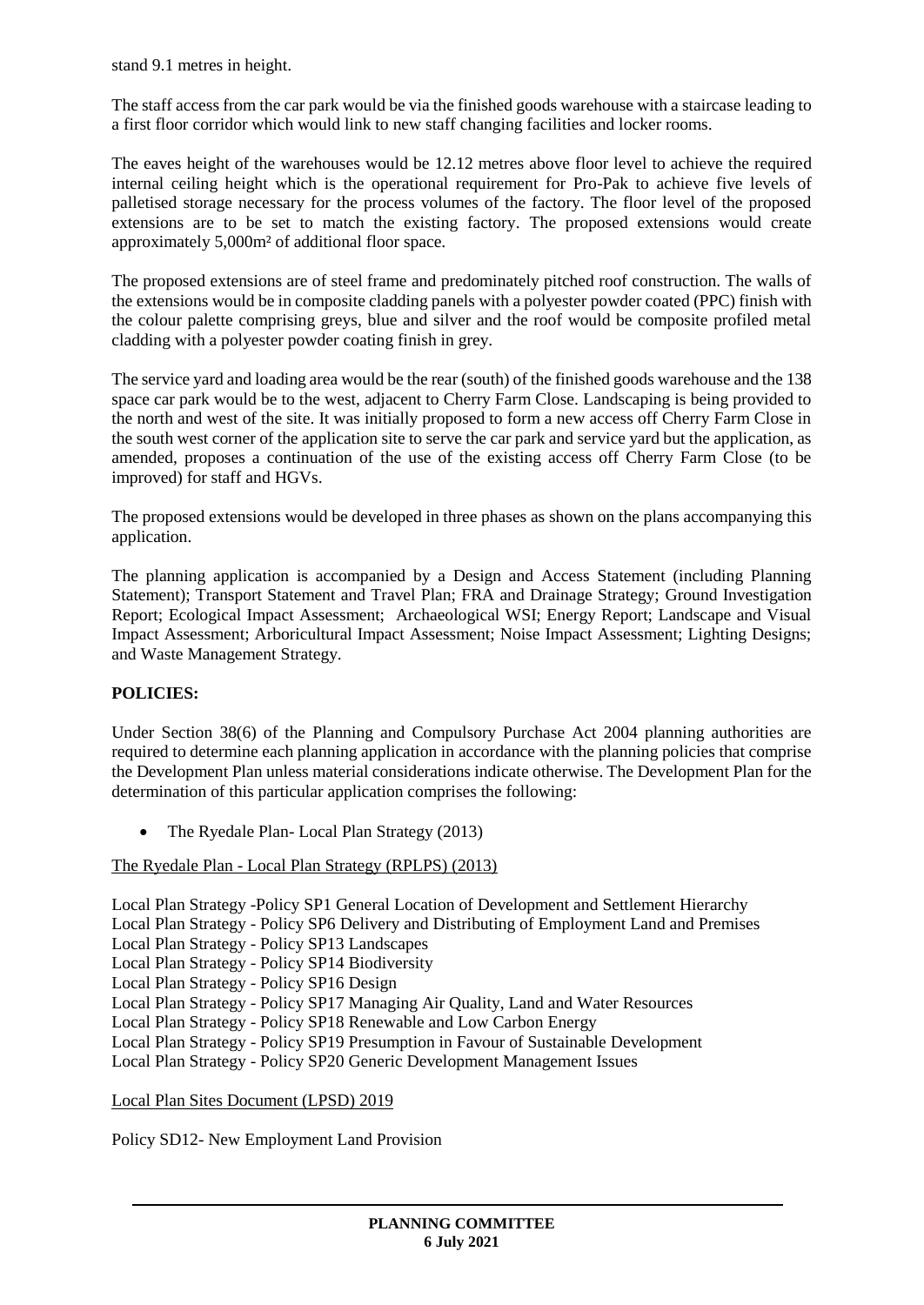*'The following sites are allocated or committed, as indicated on the Policies Map, for the development of the employment uses specified:*

*Employment Land - Commitments*

*York Road Industrial Estate, Malton 6.8ha B1,B2,B8 uses'*

Material Considerations

National Planning Policy Framework (NPPF) National Planning Practice Guidance (PPG)

### **REPRESENTATIONS:**

The LPA has received 7 representations from and on behalf of adjacent landowners and occupants of adjacent commercial/industrial units in response to the application. Six raise objections to the application and the reasons are summarised as follows:-

- The proposed building will be twice the height of surrounding buildings
- Scale and mass excessive and colours and materials not appropriate
- More visible from the A64
- The building are out of character with surroundings
- Inadequate landscaping
- Volume of traffic on a daily basis on Cherry Farm Close
- HGVs using Cherry Farm Close will cause congestion
- Insufficient space for HGVs and staff buses
- Parking pressures
- Pedestrian and cyclist safety
- Drainage discharge should run off at Greenfield rates

The objections relating to the following are not matters of planning control:

- Drainage rights/consent
- Access rights/consent

### **APPRAISAL:**

The main considerations in the determination of this application are:

- Principle of the development;
- Design, form, scale and impact on the setting of the AONB;
- Impact on highway safety;
- Impact on local amenity;
- Flood risk and drainage; and
- Ecological impact.

#### **Principle of the development**

The National Planning Policy Framework (NPPF), at paragraph 80, advises that planning policies and decisions should help create the conditions in which businesses can invest, expand and adapt. It states that *"Significant weight should be placed on the need to support economic growth and productivity, taking into account both local business needs and wider opportunities for development".*

Pro-Pak is a well-established business in Malton and a significant employer in the area (approx. 500 full time employees). The site is within the town development limits as defined by the Policies Map and Policy SP1 (General Location of Development and Settlement Hierarchy) of the RPLPS (2013) supports new development within Malton, as one of the principal towns it is the primary focus for growth. The site benefits from outline planning permission ref. 10/00150/MOUT for mixed use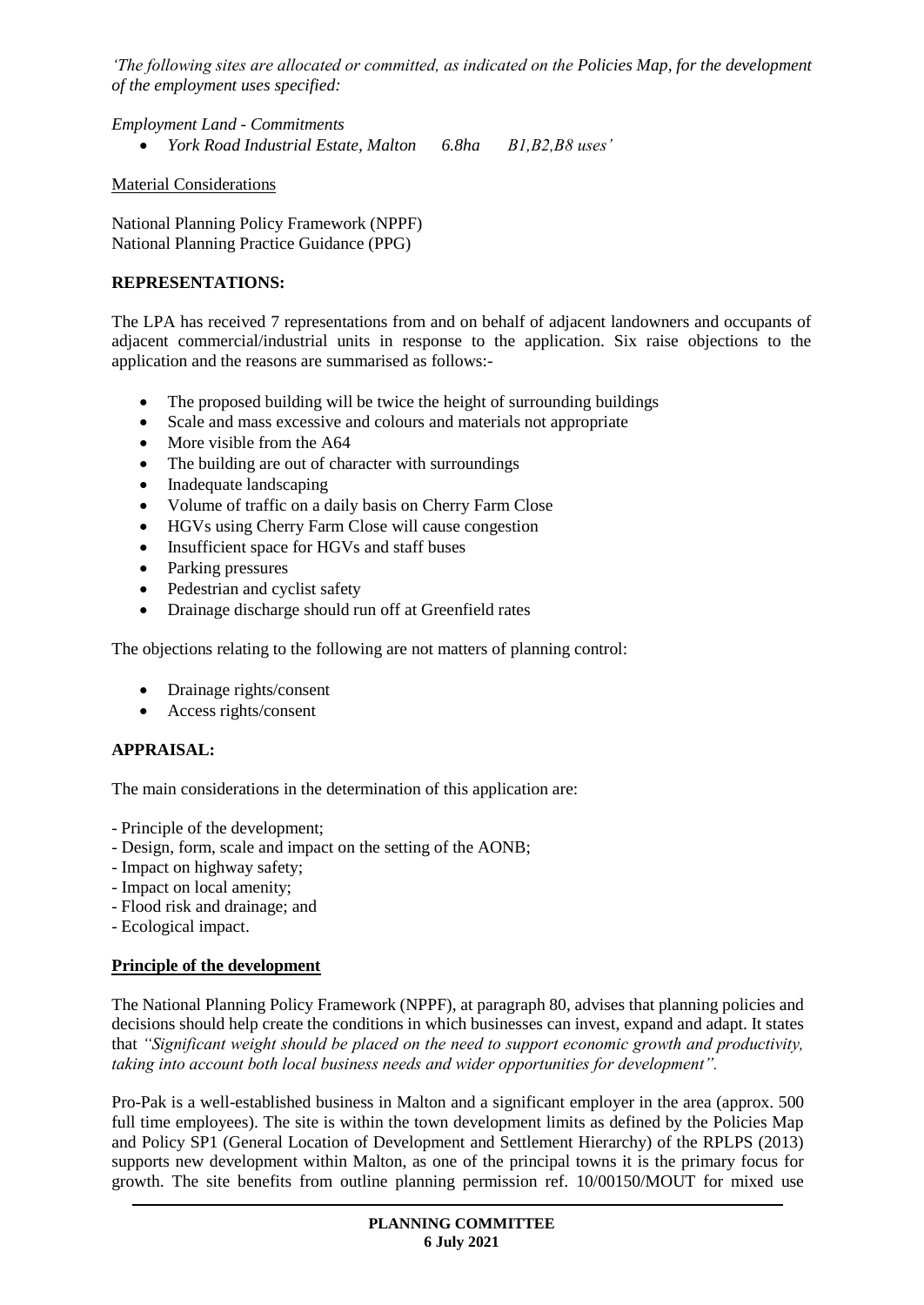development of Business (B1), General Industrial (B2), Storage and Distribution (B8) granted in December 2010. Several of the outline conditions have been discharged and work has progressed with the estate road, site infrastructure, landscaping and the build out of a number of plots within the extended estate (Malton Enterprise Park).

Policy SP6 (Delivery and Distribution of Employment/Industrial Land and Premises) of the RPLPS (2013) relates to employment/industrial land and the site falls within the York Road Industrial Estate which is allocated for that purpose. Policy SP6 supports expansion land and new buildings for major employers/established businesses in this location. Policy SD12 (New Employment Land Provision) of the LPSD (2019) is relevant to the western part of the application site and identifies the land as being part of an employment land commitment at York Road Industrial Estate for B1, B2 and B8 uses.

The extensions would allow for internal reconfiguration of production and processing areas within the existing building to meet the expanding demands of the factory and enable manufacturing efficiencies. As a result of the proposed development the site would become the central hub of the business and would reduce the need to outsource storage requirements to off-site locations.

In principle the proposal would generate economic activity and provide employment that would comply with the aims of Policy SP6 of the Local Plan Strategy. The proposed development is considered to be in accordance with the aforementioned national and local policies in relation to economic growth and productivity and the expansion of the business is considered to be acceptable in principle.

### **Design, form, scale and impact on the setting of the AONB**

Policy SP16 (Design) requires that that the location, siting, form, layout, scale and detailed design should respect the context provided by its surroundings and be well related to adjacent buildings.

The proposal relates to a site off York Road on the eastbound approach to Malton. The site is at the entrance to the newer part of the expanded York Road industrial estate. The boundary of the Howardian Hills AONB is approximately 220 metres north west of the site and the potential impact on the setting of the nationally protected landscape needs to be considered in light of Policy SP13 and paragraph 172 of the NPPF.

The application is accompanied by a LVIA and it is evident that the warehouse extensions would be visible over short distances from York Road and within the Malton Enterprise Park and York Road Industrial Estate and longer distances from elevated receptors such as the A64 at Golden Hill.

A number of objections have raised concerns about the scale and appearance of the warehouse extensions.

The two warehouse extensions each reach a maximum height of 15 metres to the ridge of the shallow pitched roof. The heights of the buildings reflect the operational requirements of the Pro-Pak business as explained earlier in this report. It is clear that the two warehouses are of a scale which differs from the existing Pro Pak building (ridge height 5 metres taller) and would not follow the apex heights of the recently constructed units within the enterprise park.

It is reasonable to expect that land allocated for industrial estate/enterprise park purposes to comprise a mix of smaller starter units, medium size buildings and more sizeable premises to cater for the larger, more established businesses/employers. The application site falls wholly within such land and the allocation process had regard to the proximity to the AONB. The extensions do not abut the perimeter of the estate/enterprise park and existing units on adjacent development plots provide a degree of enclosure to ensure there is no sense of encroachment into the open countryside to the north or west. The existing estate has evolved with a variety of buildings of different styles and sizes and it is not considered that the proposed development would be obtrusive within this context.

The external cladding; colour finishes; and exposed external wall columns would provide the building with a degree of visual interest and break up the overall mass of the larger elements. It is considered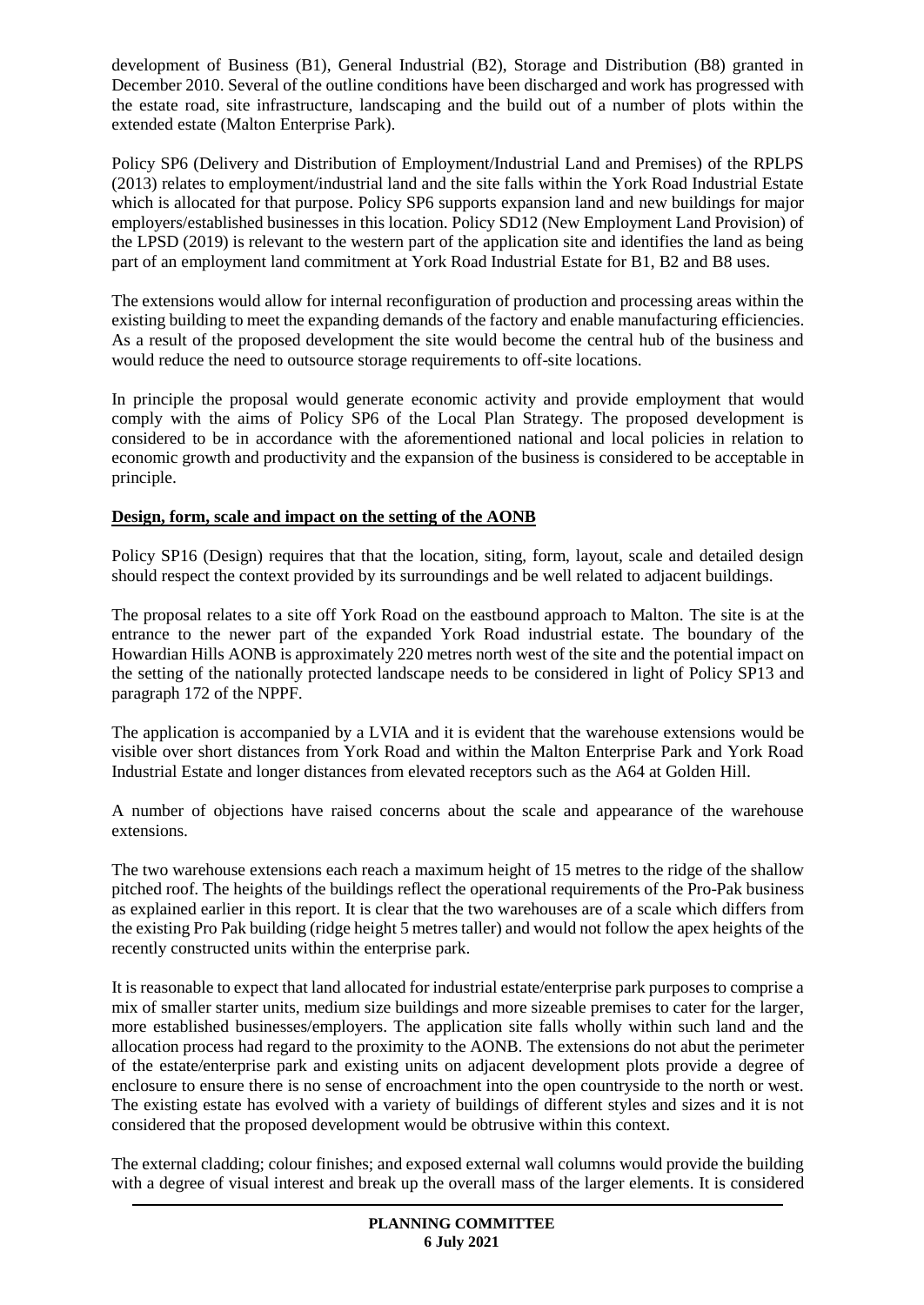that the general massing is appropriate and the overall height would not significantly depart from that expected of a large factory within an industrial estate. Viewed from within the site the new buildings would be read in connection with the existing building and would not appear incongruous.

The position of the extensions reflects the process flows of the factory (raw materials storage, production, finished goods, loading) and the offices would create a new focal point at the eastern Seven Street entrance. The orientation of the buildings and extensions would create appropriate frontages to Cherry Farm Close and Seven Street and the footprint of the extensions does not overdevelop the wider Pro-Pak site. The extensions allow for adequate space between existing buildings and boundaries and sufficient external areas are provided for access, parking, turning and servicing.

The palletising extension and corridor on the north western part of the existing building would improve the view from York Road and enhance the entrance to the enterprise park in that the existing external plant along that elevation would be incorporated within the building envelope. Likewise, the western warehouse extension would provide screening of the rear service and loading yard and as result HGV parking, loading and turning would not be visible from York Road.

The more recently constructed units within the enterprise park are predominately finished in PPC metal cladding with colours ranging from mid to dark grey. This is in contrast to the older industrial buildings within the estate (including the Pro Pak building) which have a lighter colour finish and are of limited architectural merit. The proposed extensions have a modern design to suit the appearance of the Malton Enterprise Park rather than being a continuation of the old style, functional industrial estate buildings. It is acknowledged that the proposal represent a 'step up' in quality of industrial estate buildings and a continuation of the approach taken on newer units in the enterprise park.

The extension to form the office/main entrance would be flat roof and its appearance would depart from the more functional appearance of the existing building. The façade would incorporate rain screen cladding with a range of module sizes to create interest. The main entrance is to be accentuated by an aluminium clad portal containing two levels of metallic silver louvres and a laser cut decorative screen above a brickwork dwarf wall. Solar PV panels are to be provided on the roof.

The LVIA concludes that the scale and massing of the extensions is appropriate for the location. There is a general absence of landscaping within the enterprise park but in this case it is considered that the landscaping strip (ranging from 1.3m – 9m in width) proposed along the site perimeter on the western side of the site would suitably soften the appearance of the car park.

Policies SP16 and SP20 require that extensions are appropriate and sympathetic to the character and appearance of the host building in terms of scale, form and use of materials. It is considered that the extensions comply with that required by these policies. In terms of the wider landscape impact and the setting of the AONB it is concluded that the extensions would not appear incongruous as despite the increased height they would blend with the existing built form and commercial/industrial landscape in this area. The buildings allow for a degree of variation in the appearance but they would not overly depart from the character of the site and would not give rise to material harm to the appearance of the enterprise park or the setting of the designated landscape in compliance with Policies SP13, SP16 and SP20.

## **Highways**

Paragraph 109 of the NPPF states that *"Development should only be prevented or refused on highways grounds if there would be an unacceptable impact on highway safety, or the residual cumulative impacts on the road network would be severe".*

Policy SP20 (Generic Development Management Issues) of the RPLPS advises that *"Access to and movement within the site by vehicles, cycles and pedestrians would not have a detrimental impact on road safety, traffic movement or the safety of pedestrians and cyclists. Information will be required in terms of the positioning and treatment of accesses and circulation routes, including how these relate to surrounding footpaths and roads".*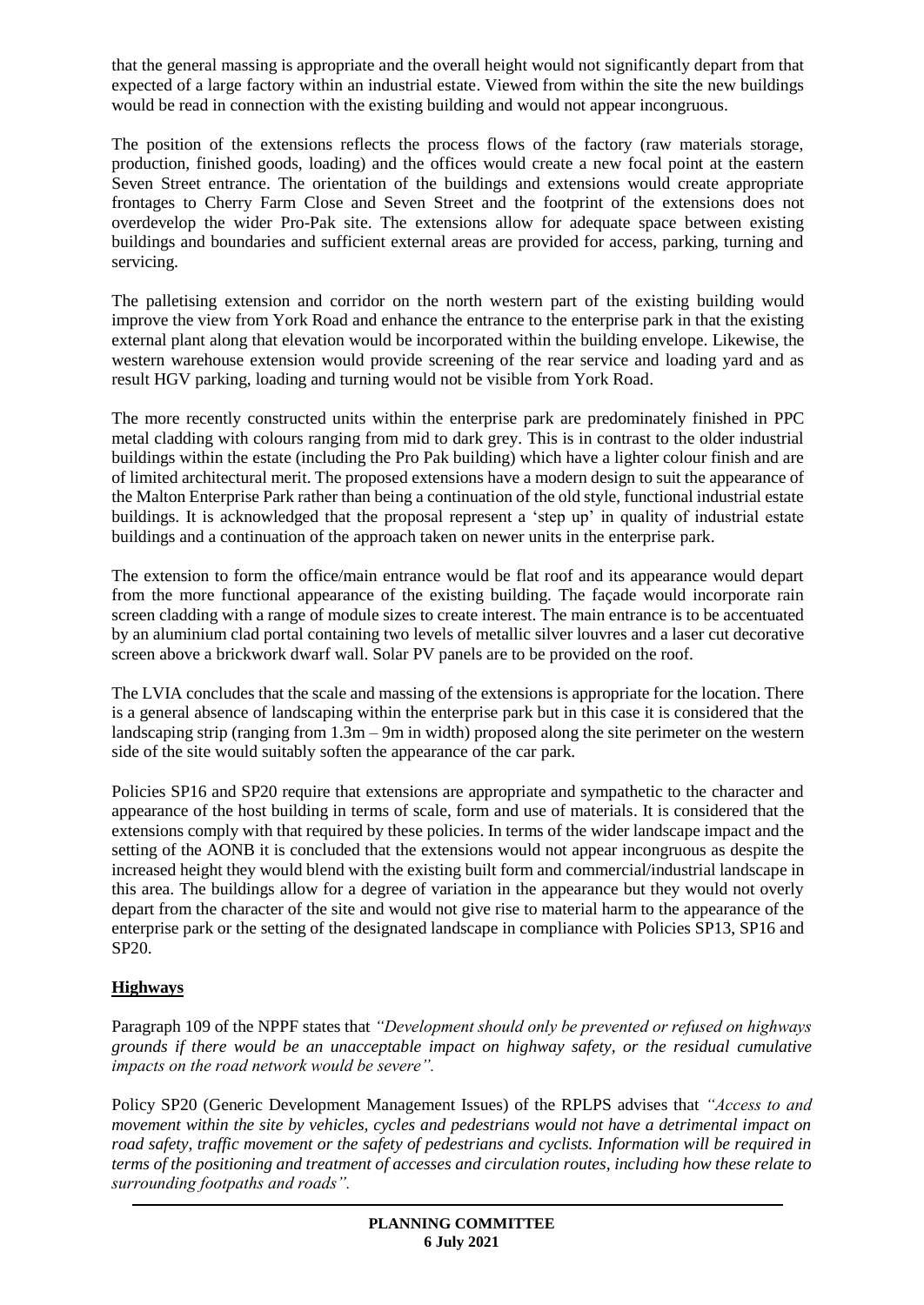As stated earlier in this report a number of objections raise highways related concerns.

The highways officer initially requested further information in relation to traffic flow on Cherry Farm Close associated with the site, especially at shift changes and the capacity of the junction with York Road. In addition information was sought in relation to the level of traffic generated at shift changes and staff parking demand.

The further information was provided by the applicant and the plans were revised to omit the new access off Cherry Farm Close proposed to be formed in the south west corner of the application site. The revised plans revert to use of the existing access onto Cherry Farm Close which is immediately to the north of the proposed western extension and opposite the junction with York Road.

The existing access, which is to be improved, would provide access to the car park and service yard/loading area via Cherry Farm Close. The existing formal access off Seven Street would remain in use for visitors; a reduced number of staff; and a significantly reduced number of deliveries.

The highways officer notes that both York Road, which has a ghost island right turn lane, and the internal estate road have been laid out to be able to accommodate large goods vehicles. In terms of HGV movements associated with the factory the site layout allows for maximum length HGVs to safely enter and leave the site and the service yard.

The layout includes an arrival holding bay for delivery vehicles and barrier system and 3 bays within the service yard. The application details confirm 12 goods vehicles arriving per day. The highways officer acknowledges that in theory the site could have 4 goods vehicles on site at any one time, clear of the highway, so providing loading/unloading time for each delivery is no more than a couple of hours, 12 deliveries could be accommodated over an 8 hour day. Nevertheless the delivery arrangements require careful management and control and a condition is recommended requiring the submission and approval of a service management plan in this regard.

The supporting documents detail shift patterns and staffing levels and illustrate that the proposed car park (138 spaces) would not be exceeded by day to day site activities. The highways officer has not raised concerns in relation to the parking provision. In addition a staff bus and Travel Plan aim to limit staff parking demands on-site. It is noted that objections have queried the frequency of the staff bus pick up and drop offs. It has been clarified that one bus per day is used Monday to Friday. The drop off and pick up times are: drop off at approximately 5:50 am and depart immediately with no collection; drop off at approximately 1:50pm and collects staff that finish at 2:00pm. Depart site at approximately 2:10pm; and pick up from site at 10:00pm with no drop off. Depart approximately 10:10pm. As a result multiple buses would not need to be accommodated at the same time.

The highways officer notes that due to the nature of the shift patterns in operation at the site much of the traffic generated at present and following the proposed expansion would continue to occur outside of the peak network hours. Whilst shift change over times will produce particular peaks in traffic generation, any queuing that may occur would be expected to be relatively short lived and unlikely to impact the flow of traffic on York Road.

The supporting documents include vehicle tracking drawings, phasing plans and an outline service management plan. There would be sufficient parking and turning areas available within the site to allow for the safe movement of staff and delivery vehicles.

Highways England have no objections and the Local Highway Authority is satisfied with the proposal subject to a schedule of standard conditions. It is considered that the proposed development would not result in an unacceptable increase in traffic levels or any adverse impacts on the local highway network and the design encourages the use of sustainable transport in compliance with Policy SP20.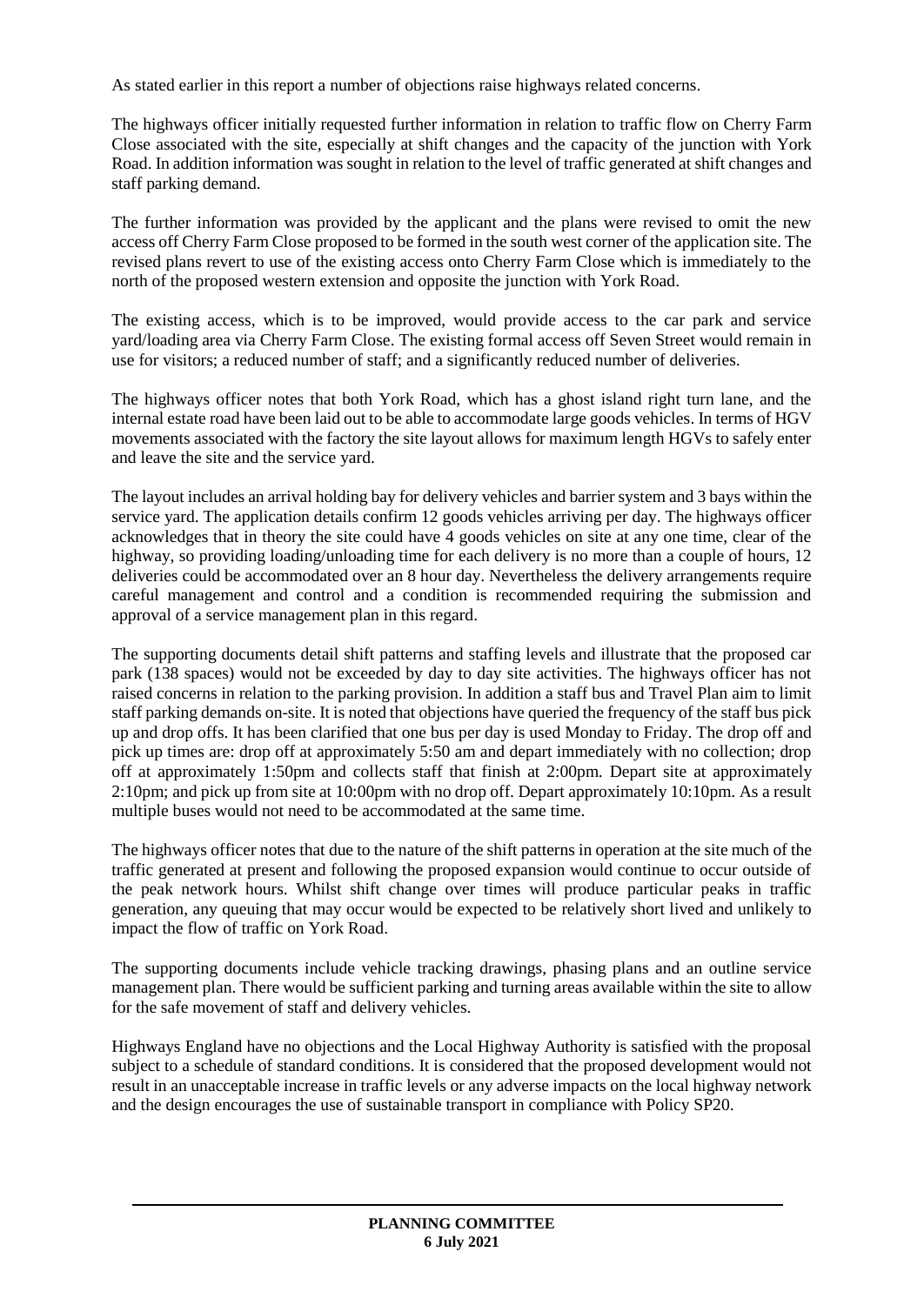### **Local amenity**

As required by Policy SP20 (Generic Development Management Issues) the development should respect the character of the area without having a material adverse impact on the amenity of present or future occupants, the users or occupants of neighbouring land and buildings or the wider community.

The site is within an established industrial estate and land allocated for employment purposes for B1, B2 and B8 uses. There are no nearby residential properties that would be impacted by the proposed development.

In terms of noise the site is set within an area dominated by commercial and industrial uses which contribute to background noise. There is a requirement for external refrigeration plant on the chilled warehouses. The noise report confirms that the noise associated with the operation of the plant would be within acceptable levels. The extensions would not involve any food manufacturing process and no odour control systems are required.

The application has shown that the external access and parking areas can be illuminated by subtle, low-level lighting to ensure safe movement of pedestrians and vehicles whilst not creating unacceptable glare or light pollution.

It is considered that the proposed development would be compatible with the existing ambience of the immediate locality and the surrounding area and with neighbouring land uses and would not prejudice the continued operation of existing businesses. It is not anticipated that the expansion of the factory would give rise to unacceptable emissions, pollution or disturbance in compliance with Policy SP20.

### **Flood Risk and drainage**

The site is within Flood Zone 1 with no water features in close proximity and the proposed development is classed as a 'less vulnerable' use. The application is for 'major' development and is therefore accompanied by a Flood Risk and Drainage Assessment and supplementary technical notes.

The FRA confirms that the site is assessed as having a low and negligible risk of flooding from all sources of flooding. The proposed development has been designed to incorporate the following mitigation:

• Set finished floor levels in the extension at the same level as the existing building of 23.60mAOD.

• Use on-site landscaping and site levels to ensure surface water falls away from new/existing buildings and towards positive on-site drainage systems.

• No basements to be constructed on site.

• Safe access will need to be available into the development for motor vehicles, pedestrians and emergency vehicles at all times.

• Utilise Sustainable Drainage Systems (SuDS) where possible.

The proposed surface water discharge for the Pro-Pak expansion site is into the Malton Enterprise Park drainage system. It is proposed that a new connection is created into an existing manhole within Cherry Farm Close to the south west of the site with eventual discharge from the enterprise park attenuation basin to the watercourse south of the enterprise park.

In terms of alternatives for surface water the applicant has confirmed that site conditions and planning restrictions do not allow for infiltration (due to underlying clays) or combined discharge to the existing trade effluent system.

The applicant's other, alternative option would be to discharge at greenfield rate into the existing Seven Street spur. However, given the shallow nature of this outlet, pumping would be required to convey runoff across the site, complex drainage systems and a large amount of storage would be needed in order to facilitate this.

In light of the above the applicant's drainage consultants have submitted technical details to illustrate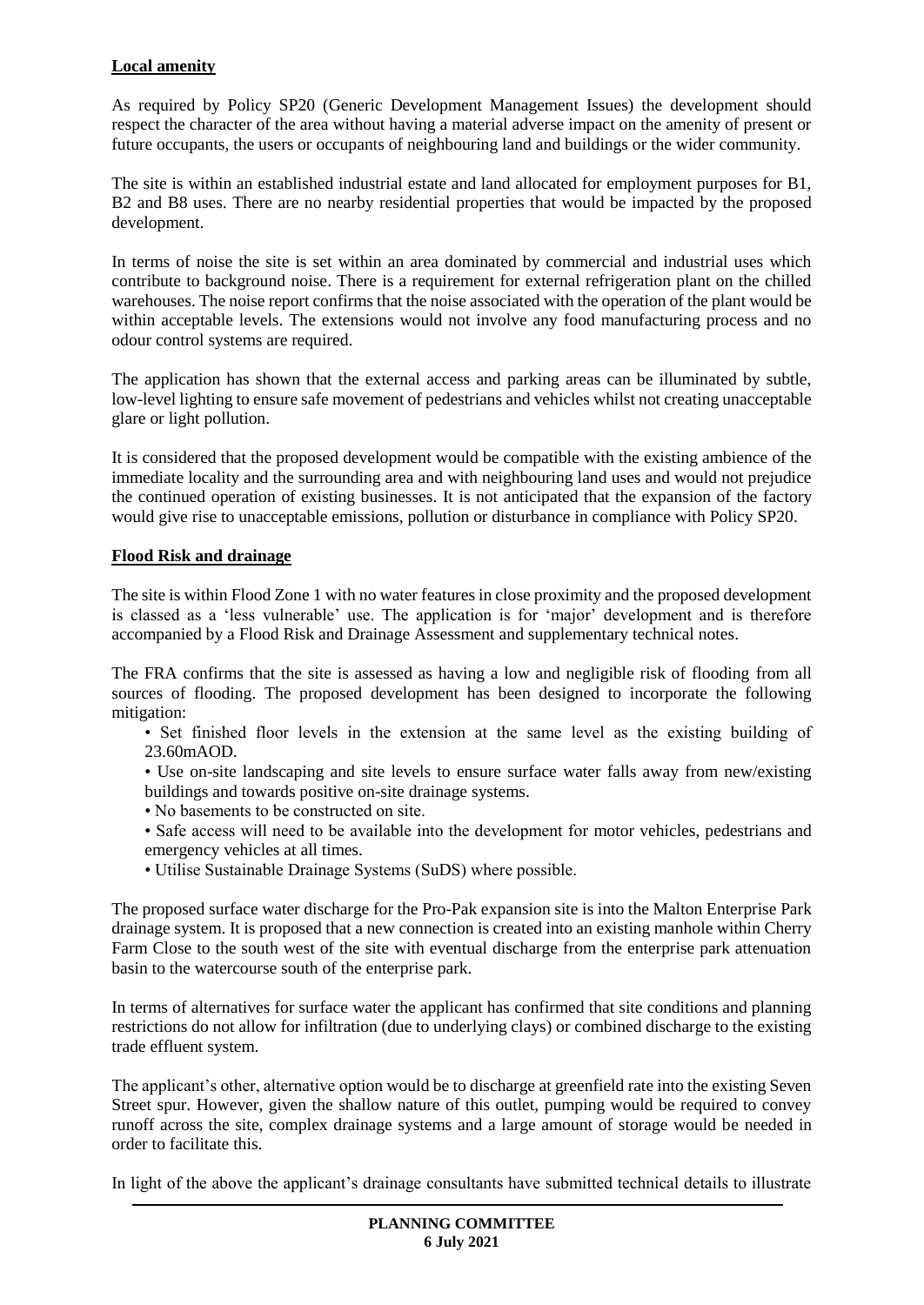that a surface water outlet proposal based on 50 litres per second outflow (using a hydro-brake flow control device) from the Pro-Pak expansion site connecting to the wider enterprise park site drainage system is appropriate and would not cause undue effects downstream.

The existing Pro-Pak site has a domestic foul and trade effluent connection and an additional foul connection is not required for this proposed development.

It is also proposed to divert both the water main and the pumped foul main services along the route of internal access road through the car park so to avoid the proposed buildings and areas of landscaping.

Yorkshire Water have no objections and a consultation response from the LLFA is awaited.

In light of the above it is considered that provided the development proceeds in accordance with the mitigation contained within the FRA it would not be at risk from flooding or increase flood risk elsewhere and subject to final details being approved in relation to the design of the surface water drainage scheme the development complies with the NPPF and Policy SP17.

### **Ecological Impact**

The application is accompanied by an Ecological Impact Assessment. The County Ecologist notes that the proposed development would result in the loss of a modest area of amenity grassland, a single tree and two sections of hedgerow. There are no significant constraints in terms of protected species. The replacement planting of hedgerows and trees would provide significant net gains for biodiversity. A number of additional ecological enhancement measures include provision of a log pile, two bird nesting boxes and one bat box. Further details have been secured in relation to external lighting which will be designed to minimise impact on protected species and will be secured by condition.

The proposed development site is located around 400 metres north-west of the River Derwent Special Area of Conservation (SAC) and Site of Special Scientific Interest (SSSI). The supporting documents consider the possibility of contaminants being transported to the river via surface water drainage and incorporate various mitigation measures (interceptor, catchpits, gullies) to avoid these risks. It is considered that provided that the Construction Management Plan, SuDS Maintenance and Management Plan, and measures for removal of Himalayan balsam are implemented, there would be no likely significant effect on the integrity of the River Derwent SAC/SSSI.

The County Ecologist is satisfied subject to a condition requiring adherence to the ecological mitigation and enhancement measures set out in the Ecological Impact Assessment. In light of this it is considered that the proposed development complies with the requirements of Policy SP14 and the NPPF.

#### **Archaeological impact**

The area of the proposed extension has been subject to previous archaeological assessment in the form of a geophysical survey, with a number of the adjacent plots also subject to monitoring during development. The results of these surveys indicate a low archaeological potential for this particular area. The County Archaeologist has no objections to the proposal.

#### **Conclusion**

The proposed development of this site within an area allocated as employment land within the town development limits aligns with the principle aims of Policies SP1 and SP6 of the Local Plan Strategy and the NPPF in relation to economic growth, productivity and employment.

The new facility would be appropriate in terms of scale, design, materials and orientation and can be accommodated without having an unacceptable impact on the appearance of the street frontage or the character and form of the settlement.

The proposed development can be accommodated without resulting in material harm to the setting of the AONB, character of the enterprise park, visual or residential amenity or highways safety and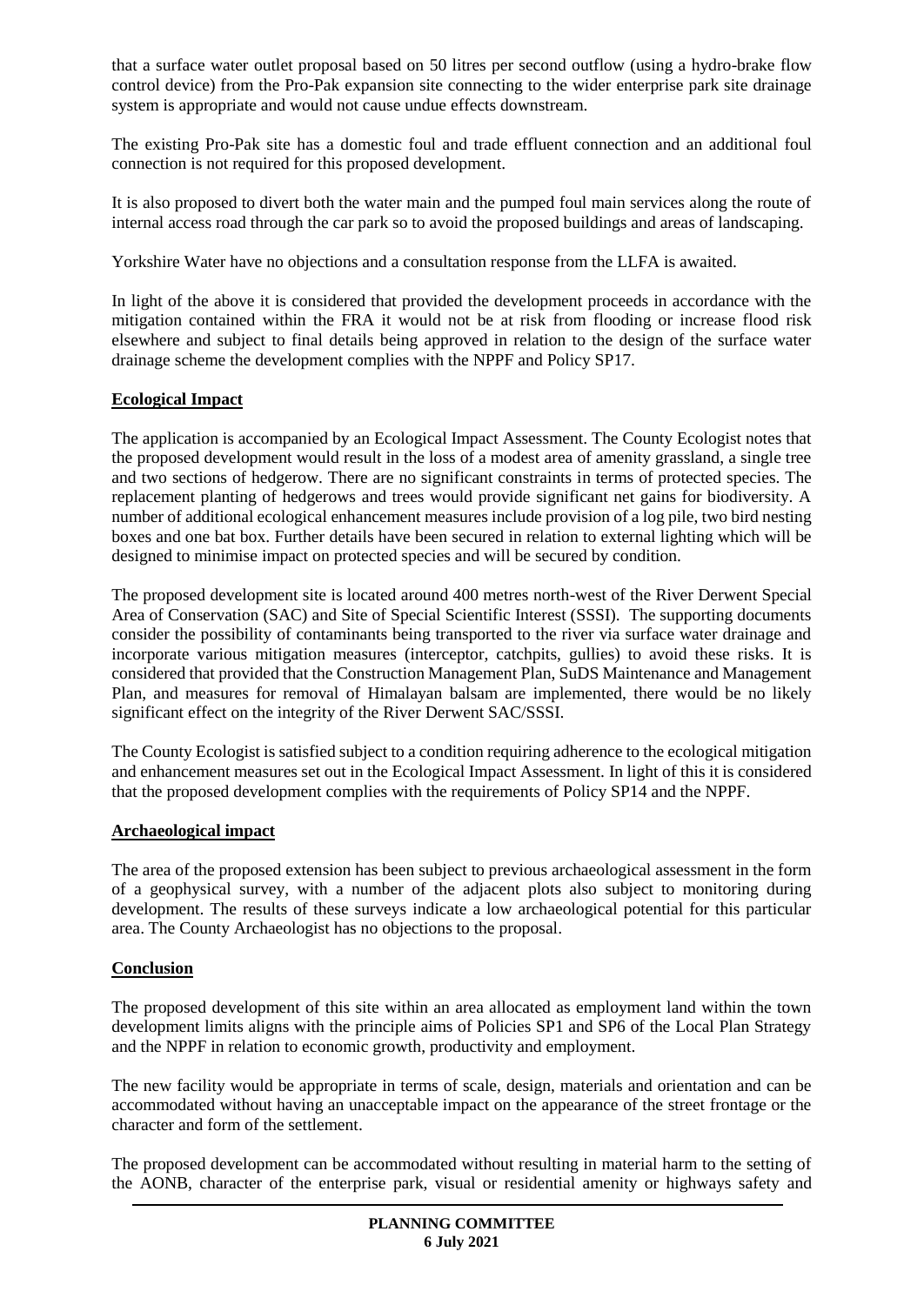complies with Policies SP1, SP6, SP13, SP14, SP16, SP17, SP18, SP19 and SP20 of the adopted Ryedale Plan - Local Plan Strategy and the National Planning Policy Framework.

In light of the above it is considered that the proposal is acceptable and the recommendation to Members is one of conditional approval.

**RECOMMENDATION: Approval** subject to the following conditions; and any further requirements of the LLFA

1 The development hereby permitted shall be begun on or before [3 years from date of permission].

Reason: To ensure compliance with Section 51 of the Planning and Compulsory Purchase Act 2004

2 The development hereby permitted shall be carried out in accordance with the following approved plans:

Location Plan ref. 1905 / 01a, dated 13.05.2021 Proposed Site Plan ref. 1905 / 12f, dated 11.05.2021 Proposed Ground Floor Plan ref. 1905 / 13c, dated 14.05.2021 Proposed First Floor Plan ref. 1905 / 14c, dated 17.05.2021 Proposed Roof Plan ref. 1905 / 15b, dated 17.05.2021 Power Line Section ref. 1905 / 16, dated 02.12.2019 Proposed Sections Sheet 1 ref. 1905 / 17a, dated 19.20.2020 Proposed Sections Sheet 2 ref. 1905 / 18, dated 20.10.2019 Proposed Sections Sheet 3 ref. 1905 / 19b, dated 18.05.2021

Proposed Elevations Sheet 1 ref. 1905 / 21b, dated 18.05.2021 Proposed Elevations Sheet 2 ref. 1905 / 22c, dated 18.05.2021

Proposed Phasing Plan ref. 1905 / 23d, dated 03.06.2021 Construction Site Set Up for Phase 1 ref. 1905 / 24b, dated 20.05.2021 Proposed Site Plan Phase 1 ref. 1905 / 25, dated 13.05.2021

Landscape Proposals ref. PRI23028-11C, dated 14.05.2021 Tree Protection Plan ref. PRI23028-03B, dated 12.05.2021

Drainage Layout ref. S1426 – 01E, dated 11.05.2021 Drainage Details ref. S1426 – 02D, dated 09.02.2021 External Works Layout ref. S1426 – 03E, dated 11.05.2021

Reason: For the avoidance of doubt and in the interests of proper planning.

3 Unless otherwise agreed in writing with the Local Planning Authority, the materials and colour finishes to be used on the exterior of the buildings the subject of this permission shall be in accordance with the details and samples as shown on the approved elevation drawings and the Schedule of Materials, dated December 2020.

Reason: To ensure a satisfactory external appearance in the interests of visual amenity and to comply with Policies SP13, SP16 and SP20.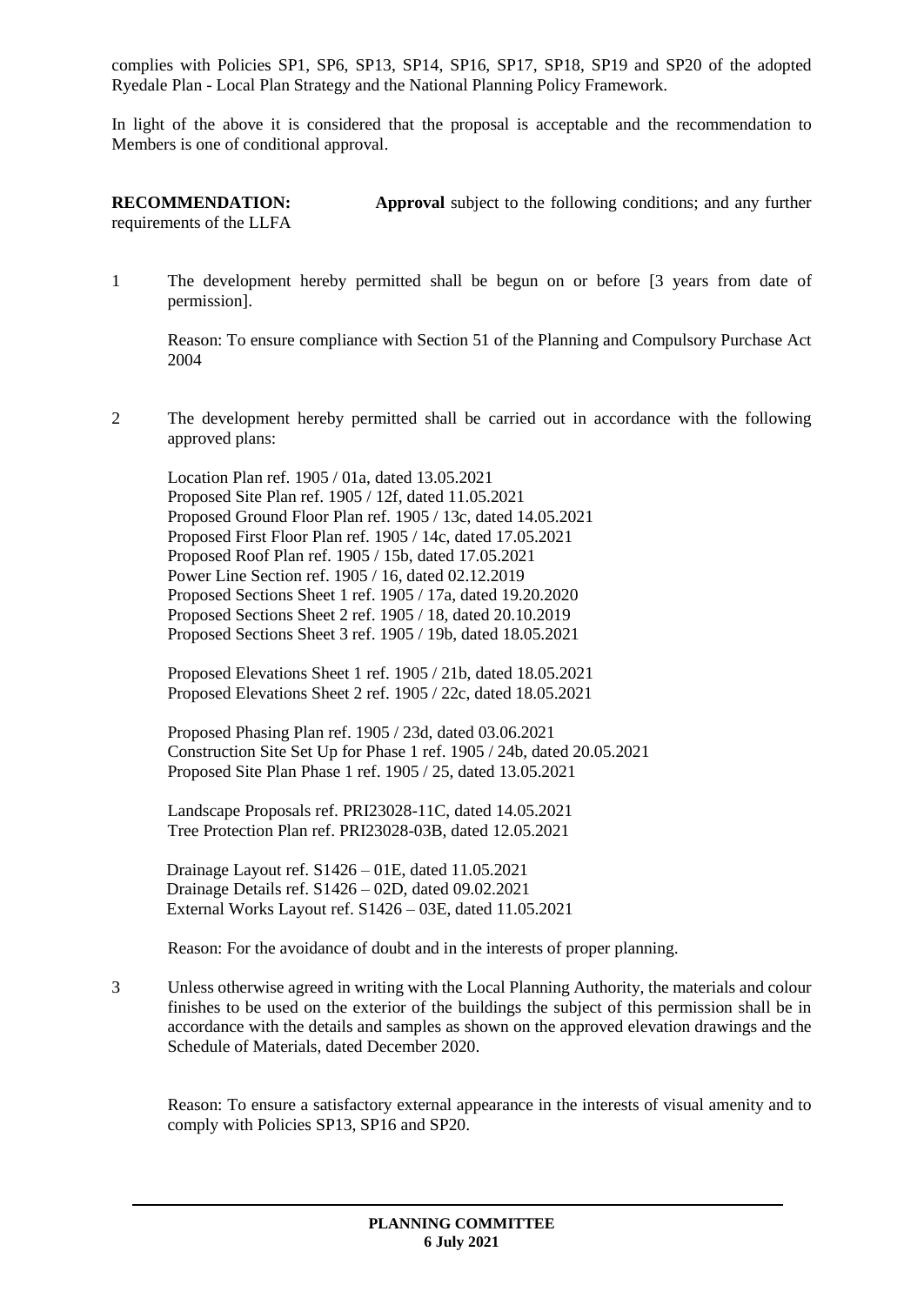4 Unless otherwise agreed in writing with the Local Planning Authority, all ground surfacing materials for access, internal roads, paths, verges, parking and turning areas shall be in accordance with the details as shown on External Works Layout ref. S1426-03E, dated 11.05.2021.

Reason: To ensure a satisfactory external appearance and to satisfy the requirements of Policy SP20 of the Ryedale Plan, the Local Plan Strategy.

5 Unless otherwise agreed in writing with the Local Planning Authority, all boundary treatments and means of enclosure shall be in accordance with the details as shown on the approved Proposed Site Plan ref. 1905 / 12f, dated 11.05.2021.

Reason: To ensure a satisfactory external appearance and to satisfy the requirements of Policy SP20 of the Ryedale Plan, the Local Plan Strategy.

6 Unless otherwise agreed in writing with the Local Planning Authority, the landscape planting scheme as shown on the approved Landscape Proposals drawing ref. PRI23028-11C, dated 14.05.2021 as detailed within the Soft Landscape Specification produced by ACD Environmental, dated November 2020 shall be carried out during the first planting season following the commencement of the development, or such longer period as may be agreed in writing by the Local Planning Authority. Any trees or shrubs which, within a period of five years from being planted, die, are removed or become seriously damaged or diseased shall be replaced in the next planting season with others of similar sizes and species, unless the Local Planning Authority gives written consent to any variation.

Reason: To enhance the appearance of the development hereby approved and to satisfy the requirements of Policies SP13, SP16 and SP20 of the Ryedale Plan, the Local Plan Strategy.

7 Unless otherwise agreed in writing with the Local Planning Authority, the long term management and maintenance of all planted areas within the site (trees, shrubs, other plants and grassland) shall be in accordance with the Soft Landscape Management and Maintenance Plan produced by ACD Environmental, dated November 2020.

Reason: To ensure the successful planting operations, establishment, and continued healthy growth through to maturity of the trees, shrubs, and grass to satisfy the requirements of Policies SP13, SP16 and SP20 of the Ryedale Plan, the Local Plan Strategy.

8 Unless otherwise agreed in writing with the Local Planning Authority, all works shall be undertaken in accordance with the recommendations set out in the Arboricultural Impact Assessment and Method Statement Rev B, produced by ACD Environmental, dated 12.05.2021 and as shown on the Tree Protection Plan ref. PRI23028-03B, dated 12.05.2021.

Reason: In order to ensure good management and protection of retained trees to satisfy Policy SP16 of the Local Plan Strategy.

- 9 Unless otherwise agreed in writing with the Local Planning Authority, all works shall be undertaken in accordance with the recommended mitigation and enhancement measures set out in the following sections of the Ecological Impact Assessment Rev A, produced by ACD Environmental, dated 12.05.2021:
	- 6.23-6.27 (management of Himalayan Balsam)
	- 6.28-6.31 (replacement hedgerow planting)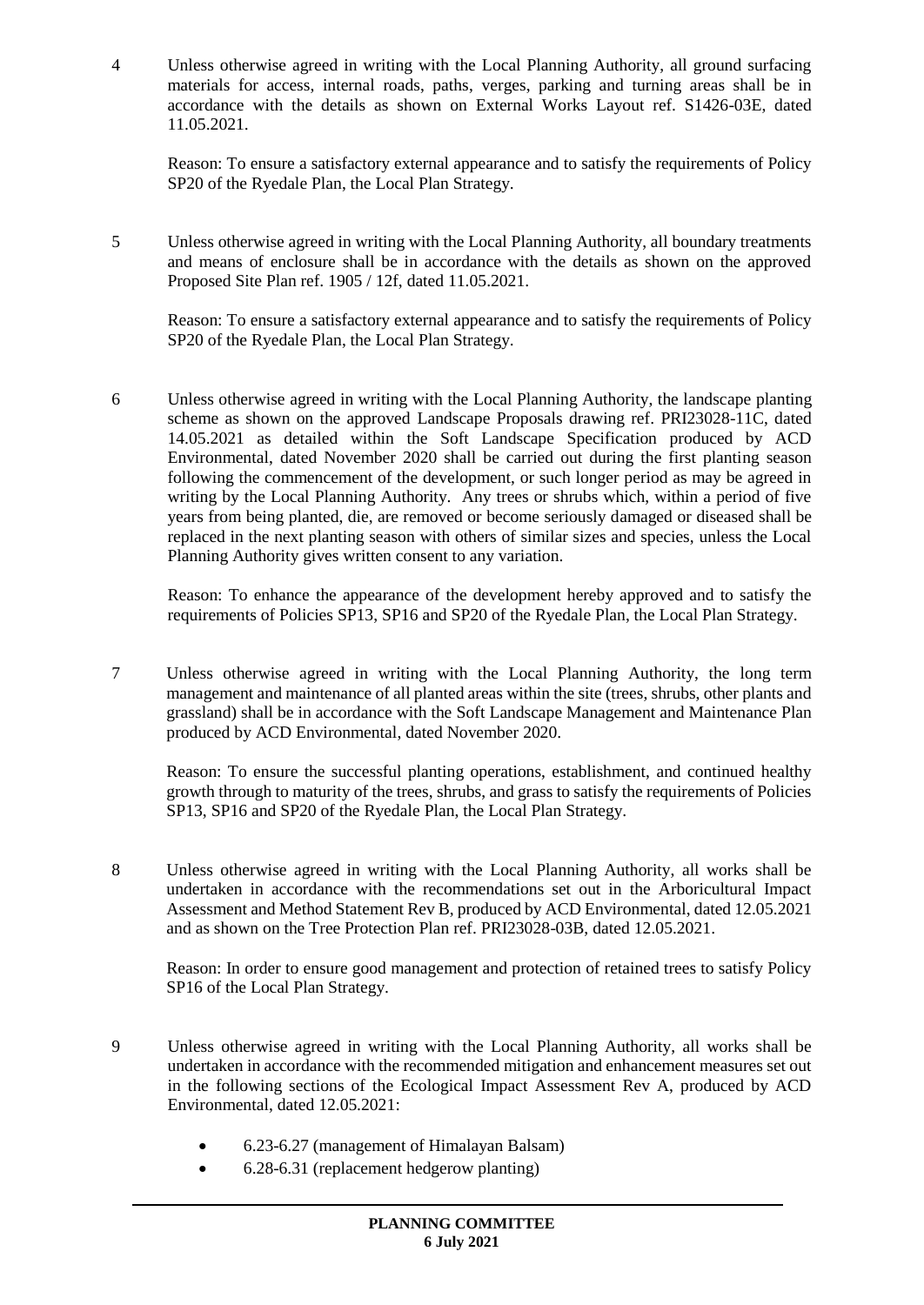- 6.36-6.38 (replacement tree planting)
- 6.40-6.41 (protection of wildlife from construction hazards)
- 6.54 (timing of site clearance)
- 8.1 (biodiversity enhancements)

Reason: In order to maintain and enhance habitats and to satisfy Policy SP14 of the Local Plan Strategy.

10 Unless otherwise agreed in writing with the Local Planning Authority, the installation of external lighting at the site shall be in accordance with the details contained within Section 3.10 of the Design and Access Statement, dated December 2020 (Revised June 2021) and the Outdoor Lighting Design Calculations ref. FR-257, dated 27.11.2020 produced by NVC Lighting Ltd.

Reason: In the interests of the reduction of light pollution; protected species and to protect the setting of the AONB in compliance with Policies SP13 and SP20.

11 Unless otherwise agreed in writing with the Local Planning Authority, the development hereby approved shall be operated in accordance with the recommended measures set out in the Waste Management Strategy, dated November 2020.

Reason: To ensure minimisation and management of waste generated by the development in compliance with Policy SP16.

12 No building or other obstruction including landscape features shall be located over or within 3 (three) metres either side of the centre line of the public rising main i.e. a protected strip width of 6 (six) metres, that crosses the site. If the required stand-off distance is to be achieved via diversion or closure of the sewer, the developer shall submit evidence to the Local Planning Authority that the diversion or closure has been agreed with the relevant statutory undertaker and that prior to construction in the affected area, the approved works have been undertaken.

Reason: In order to allow sufficient access for maintenance and repair work at all times in compliance with Policy SP17.

13 No construction works in the relevant area(s) of the site shall commence until measures to protect the public sewerage and water supply infrastructure that is laid within the site boundary have been implemented in full accordance with details that have been submitted to and approved by the Local Planning Authority. The details shall include but not be exclusive to the means of ensuring that access to the pipes for the purposes of repair and maintenance by the statutory undertaker shall be retained at all times. If the required stand-off or protection measures are to be achieved via diversion or closure of the sewer & water main, the developer shall submit evidence to the Local Planning Authority that the diversion or closure has been agreed with the relevant statutory undertaker and that, prior to construction in the affected area, the approved works have been undertaken.

Reason: In the interest of public health and maintaining the public sewerage and water supply networks in compliance with Policy SP17.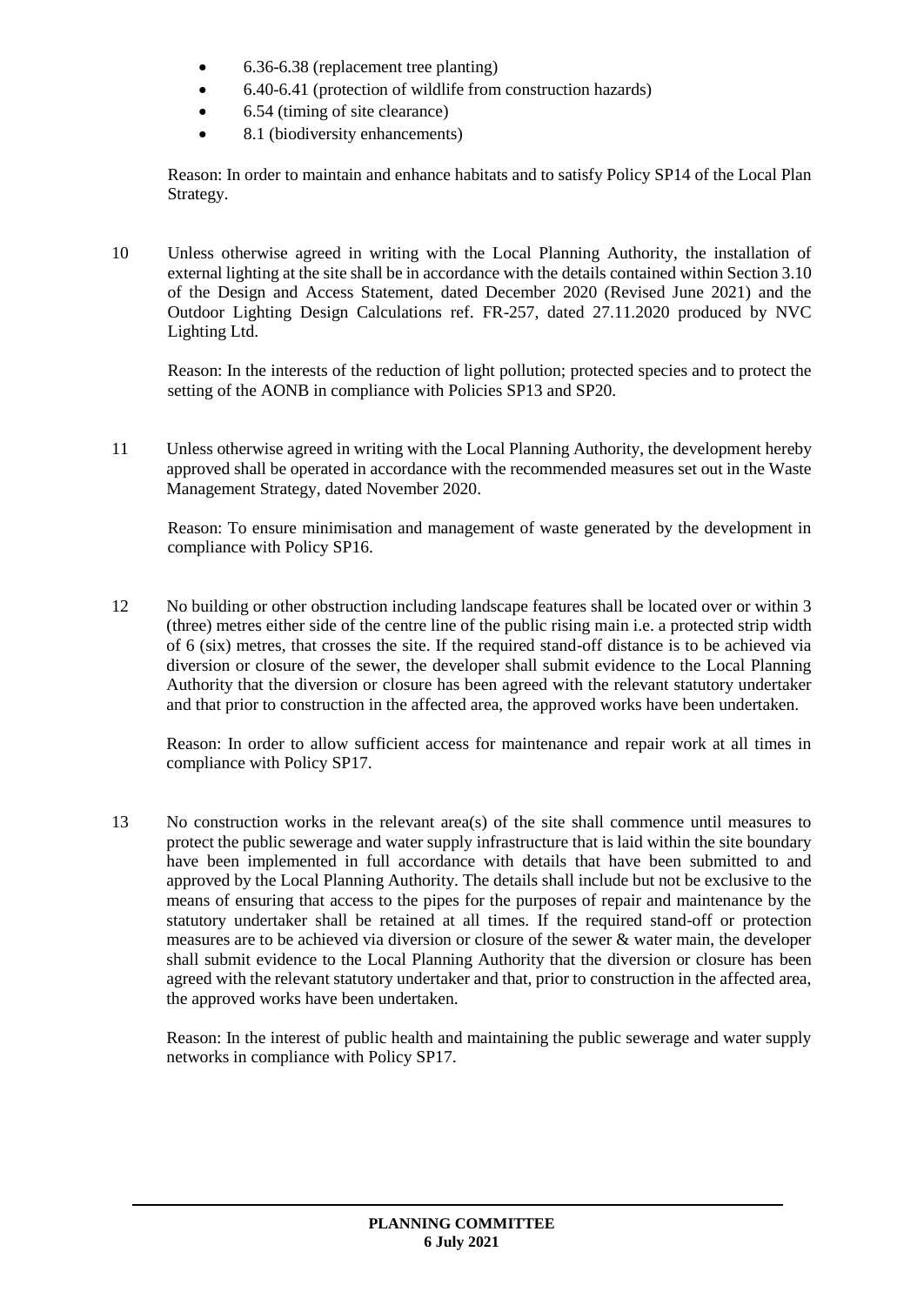14 All development on the new extension land of Cherry Farm Close shall be designed with separate systems of drainage for foul and surface water on and off site. N.B. The buildings and hard standings from the existing facility can continue to outlet to the existing combined sewer.

Reason: In the interest of satisfactory and sustainable drainage in compliance with Policy SP17.

15 The development shall be carried out in accordance with the details shown within the submitted report, "Site-Specific Flood Risk Assessment & Drainage Strategy prepared by Bailey Johnson Hayes Consulting Engineers (Report dated November 2020)", unless otherwise agreed in writing with the Local Planning Authority.

Reason: In the interest of satisfactory and sustainable drainage in compliance with Policy SP17.

16 The development must not be brought into use until the access to the site on Cherry Farm Close has been set out and constructed in accordance with the 'Specification for Housing and Industrial Estate Roads and Private Street Works" published by the Local Highway Authority and the following requirements:

The access must be formed with radius kerbs, to give a minimum carriageway width of 6.5 metres, and that part of the access road extending 10 metres into the site must be constructed in accordance with the following requirements.

- Any gates or barriers must be erected a minimum distance of 10 metres back from the carriageway of the existing highway and must not be able to swing over the existing highway.
- That part of the access extending 10 metres into the site from the carriageway of the existing highway must be at a gradient not exceeding 4%.
- Provision to prevent surface water from the site/plot discharging onto the existing or proposed highway must be constructed in accordance with the approved details and maintained thereafter to prevent such discharges.
- The final surfacing of any private access within 10 metres of the public highway must not contain any loose material that is capable of being drawn on to the existing or proposed public highway.

All works must accord with the approved details.

Reason: To ensure a satisfactory means of access to the site from the public highway in the interests of highway safety and the convenience of all highway users in compliance with Policy SP20.

17 There must be no access or egress by any vehicles between the highway and the application site at Cherry Farm Close until splays are provided giving clear visibility of 43m to the west measured along the channel line of the major road Cherry Farm Close from a point measured 2.4m down the centre line of the access road. In measuring the splays, the eye height must be 1.05 metres and the object height must be 0.6 metres. Once created, these visibility splays must be maintained clear of any obstruction and retained for their intended purpose at all times.

Reason: In the interests of highway safety in compliance with Policy SP20.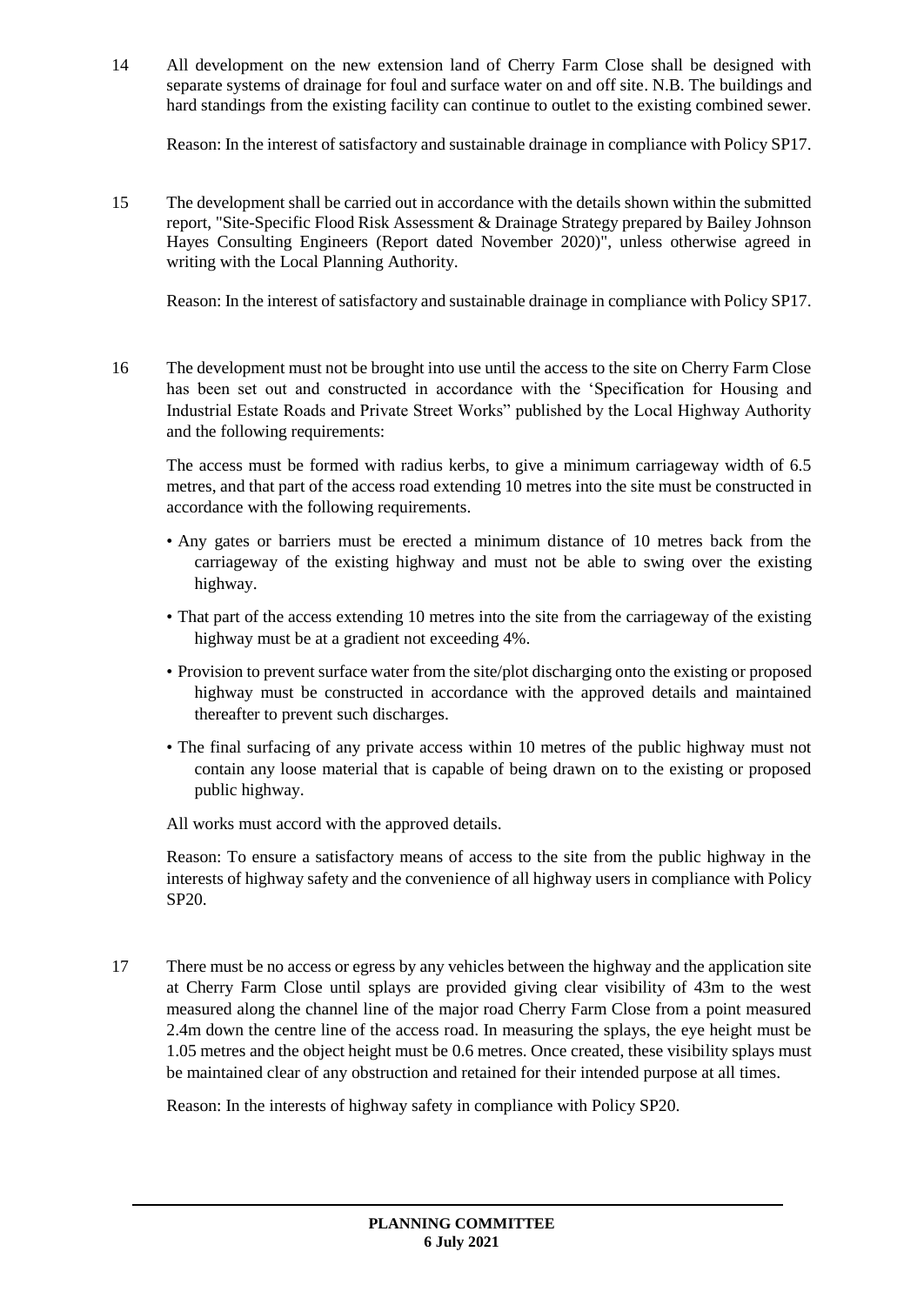18 No part of the development must be brought into use until the access, parking, manoeuvring and turning areas for all users have been constructed in accordance with those shown on drawing ref's 1905/25; S1426 – 01E; S1426 – 02D; & S1426 – 03E. Once created these areas must be maintained clear of any obstruction and retained for their intended purpose at all times.

Reason: To provide for appropriate on-site vehicle facilities in the interests of highway safety and the general amenity of the development in compliance with Policy SP20.

- 19 Prior to the first occupation of the development, a Travel Plan must be submitted to and approved in writing by the Local Planning Authority. The Travel Plan will include: -
	- Agreed targets to promote sustainable travel and reduce vehicle trips and emissions within specified timescales and a programme for delivery;
	- Effective measures for the on-going monitoring and review of the travel plan;
	- S commitment to delivering the Travel Plan objectives for a period of at least five years from first occupation of the development, and;
	- Effective mechanisms to achieve the objectives of the Travel Plan by both present and future occupiers of the development.

The development must be carried out and operated in accordance with the approved Travel Plan. Those parts of the Approved Travel Plan that are identified therein as being capable of implementation after occupation must be implemented in accordance with the timetable contained therein and must continue to be implemented as long as any part of the development is occupied.

Reason: To establish measures to encourage more sustainable non-car modes of transport in compliance with Policy SP20.

20 Prior to the first occupation of the development, a Service Management Plan (SMP) shall be submitted to and approved in writing by the Local Planning Authority. The SMP shall provide a framework to manage the delivery of all service vehicle movements to and from the site. The SMP should identify how and what types of vehicles are expected for operation of the site. Their delivery times should be also be detailed and measures to be implemented to ensure the proposed system for accessing the site via the arrivals holding layby can operate satisfactorily. Any measure described in the SMP shall be implemented prior to first occupation.

The approved SMP shall be implemented and shall remain for as long as the development is occupied unless otherwise agreed in writing with the local planning authority.

Reason: In the interests of highway safety and the amenity of the area in compliance with Policy SP20.

## **INFORMATIVES**

- 1. Any proposal by the developer to alter/divert a public sewer will be subject to Yorkshire Water's requirements and formal procedure (in accordance with Section 185 Water Industry Act 1991).
- 2. Any ground clearance and vegetation removal work is required to be undertaken without harming nesting birds or destroying their nests. The main nesting and breeding season runs from 1 March to 31 August. If this is unavoidable checks should be undertaken by a suitably qualified ecologist prior to any felling or cutting of trees or shrubs. Reason: In order to prevent disturbance to breeding birds which are protected by the Wildlife and Countryside Act 1981 (as amended).

**PLANNING COMMITTEE 6 July 2021**